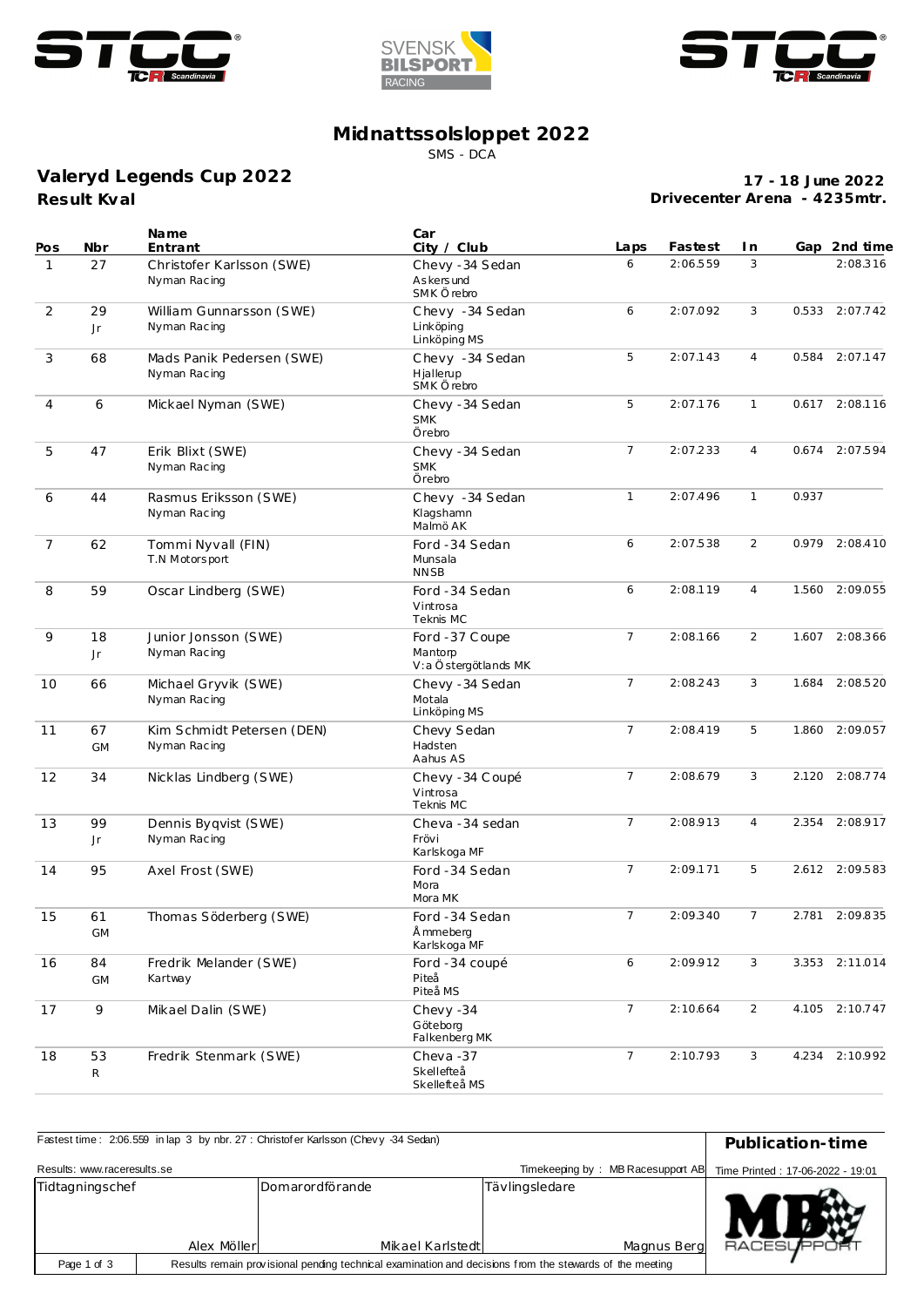





## **Midnattssolsloppet 2022**

SMS - DCA

**Result Kval Valeryd Legends Cup 2022**

**17 - 18 June 2022 Drivecenter Arena - 4235mtr.**

| Pos | Nbr                  | Name<br>Entrant                                   | Car<br>City / Club                               | Laps            | Fastest  | I n            |       | Gap 2nd time    |
|-----|----------------------|---------------------------------------------------|--------------------------------------------------|-----------------|----------|----------------|-------|-----------------|
| 19  | 38<br>R              | Mattias Forsell (SWE)                             | Ford -34 Sedan<br>Ljungby<br>Älmhults MK         | $\overline{7}$  | 2:10.995 | 3              | 4.436 | 2:11.537        |
| 20  | 48<br>R              | André Berggren (SWE)                              | Ford -34 Sedan<br>Skellefteå<br>Skellefteå MS    | $\overline{7}$  | 2:11.055 | 6              |       | 4.496 2:11.709  |
| 21  | 83<br>Jr             | Jonathan Melander (SWE)                           | Ford -34 coupé<br>Piteå<br>Piteå MS              | $\overline{7}$  | 2:11.391 | 5              |       | 4.832 2:11.870  |
| 22  | 45<br><b>GM</b>      | Mikael Hägerström (SWE)                           | Chevy - 34 Coupé<br>Tvååker<br>Falkenberg MK     | $\overline{7}$  | 2:11.779 | $\overline{7}$ |       | 5.220 2:12.206  |
| 23  | 320                  | Daniel Yasdani (SWE)                              | Ford -34 Sedan<br>Bandhagen<br>Stockholm BK      | 6               | 2:12.035 | 6              |       | 5.476 2:14.123  |
| 24  | 90<br><b>GM</b>      | Mikael Johansson (SWE)                            | Ford -34 Sedan<br>Köping<br>Kols va MS           | 6               | 2:12.937 | $\overline{4}$ | 6.378 | 2:14.009        |
| 25  | 82                   | Samuel Melander (SWE)                             | Piteå<br>Piteå MS                                | $\overline{7}$  | 2:12.964 | $\overline{4}$ | 6.405 | 2:14.362        |
| 26  | 16<br><b>GM</b>      | Anders Henriksson (SWE)                           | Ford -34 Sedan<br>Lidingö<br><b>SSK</b>          | $7\overline{ }$ | 2:13.040 | 6              | 6.481 | 2:13.765        |
| 27  | 33                   | Johannes Lundberg (SWE)                           | Arvidsjaur<br>Älvsbyns MS                        | $\overline{7}$  | 2:13.393 | $\overline{4}$ | 6.834 | 2:15.187        |
| 28  | 74                   | Niklas Jerringe (SWE)                             | Ford -34 Sedan<br>Märsta<br><b>KAKÖstra</b>      | $\overline{7}$  | 2:13.548 | 2              | 6.989 | 2:13.820        |
| 29  | 49<br><b>GM</b>      | Magnus Berggren (SWE)<br>Olofs son Åkeri Sors ele | Ford -34 Sedan<br>Sorsele<br>Nalovardo RC        | $\overline{7}$  | 2:13.580 | 2              | 7.021 | 2:14.637        |
| 30  | 55                   | Anders Vikström (SWE)                             | Ford -34 Sedan<br>Stockholm<br><b>KAK</b>        | $7\overline{ }$ | 2:13.622 | 6              | 7.063 | 2:14.048        |
| 31  | 51                   | Niklas Halén (SWE)                                | Ford-34 Sedan<br>Jäma<br>Linköping MS            | 6               | 2:14.557 | $\overline{4}$ | 7.998 | 2:16.485        |
| 32  | 64<br>$GM + R$       | Kim Qvarnlöf (SWE)                                | Ford -34 Sedan<br>Skelleftehamn<br>Skellefteå MS | 5               | 2:15.069 | 3              |       | 8.510 2:15.398  |
| 33  | $\overline{2}$<br>GM | Dennis Gustavsson (SWE)                           | Chevy 34 Coupe'<br>Loftahammar<br>Skövde MK      | 6               | 2:16.524 | 6              |       | 9.965 2:18.586  |
| 34  | 176                  | Hans Brännström (SWE)                             | Ford $-34$<br>Skellefteå<br>Skellefteå MS        | 6               | 2:16.659 | 5              |       | 10.100 2:17.241 |
| 35  | 11<br><b>GM</b>      | Magnus Bergström (SWE)                            | Cheva - 37 Coupe<br>Piteå<br>Piteå MS            | 6               | 2:16.755 | $\overline{4}$ |       | 10.196 2:17.319 |
| 36  | 39<br>$GM + R$       | David Bergmark (SWE)                              | Ford<br>Kåge<br>Skellefteå MS                    | 6               | 2:17.549 | 5              |       | 10.990 2:17.780 |

| Fastest time: 2:06.559 in lap 3 by nbr. 27 : Christof er Karlsson (Chevy -34 Sedan)                                    | Publication-time                                                      |                                     |                |             |                     |
|------------------------------------------------------------------------------------------------------------------------|-----------------------------------------------------------------------|-------------------------------------|----------------|-------------|---------------------|
| Results: www.raceresults.se                                                                                            | Timekeeping by: MB Racesupport AB<br>Time Printed: 17-06-2022 - 19:01 |                                     |                |             |                     |
| Tidtagningschef                                                                                                        | Alex Möller                                                           | Domarordförande<br>Mikael Karlstedt | Tävlingsledare | Magnus Berg | <b>RACESLIFPORT</b> |
| Page 2 of 3<br>Results remain provisional pending technical examination and decisions from the stewards of the meeting |                                                                       |                                     |                |             |                     |